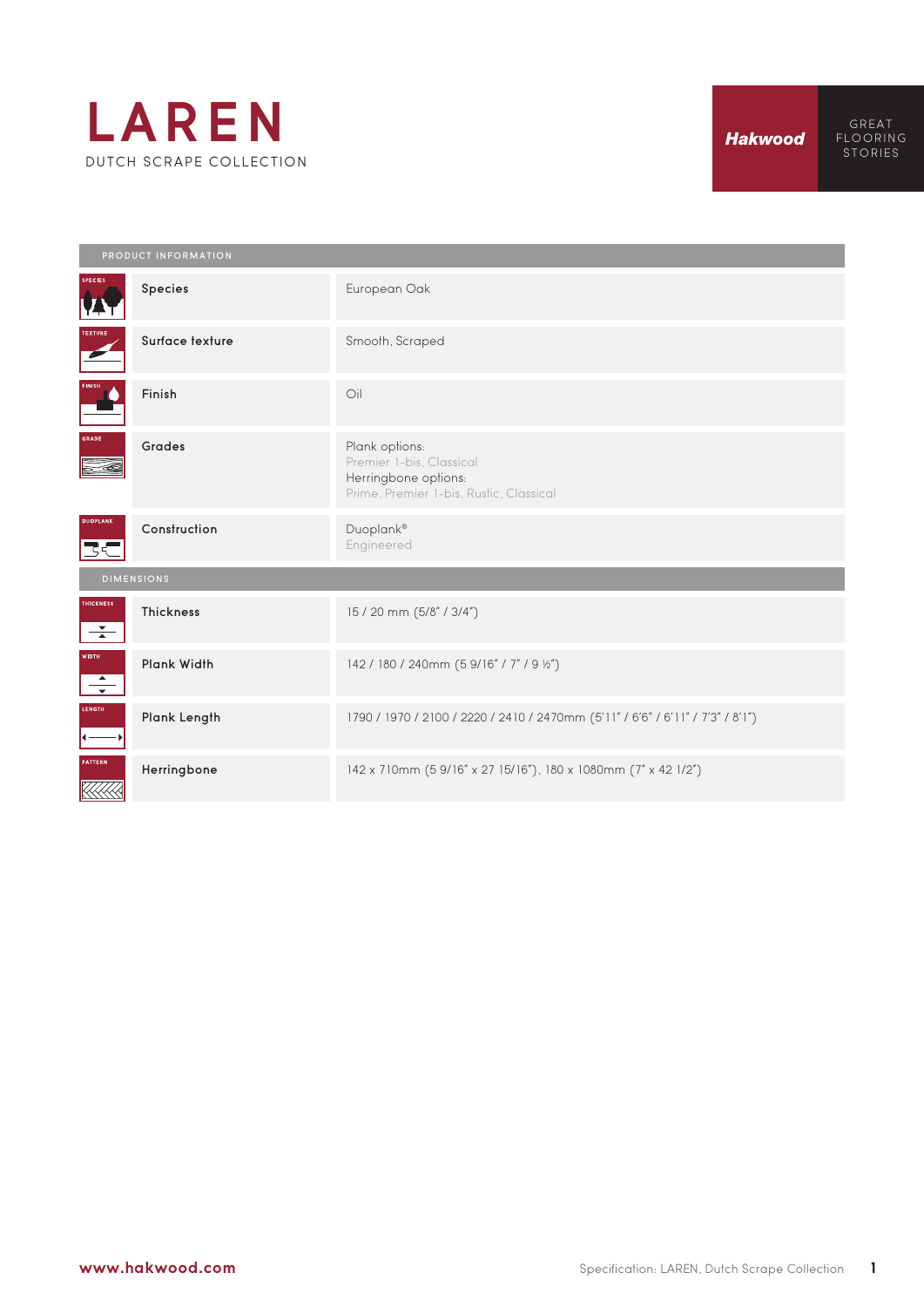| SUSTAINABILITY          |                                                                                                              | <b>TEST METHOD</b>                                                   | MINIMUM REQUIREMENT                                                      | PERFORMANCE                       |
|-------------------------|--------------------------------------------------------------------------------------------------------------|----------------------------------------------------------------------|--------------------------------------------------------------------------|-----------------------------------|
|                         | FSC certified (Mix)<br>available on request                                                                  |                                                                      | FSC® Certificate Code:<br>SCS-COC-000609                                 | Meets requirement<br>upon request |
|                         | EUROPEAN STANDARD                                                                                            | TEST METHOD                                                          | MINIMUM REQUIREMENT                                                      | PERFORMANCE                       |
| C€                      | <b>CE</b><br>Conformité Européenne                                                                           | EN 14342                                                             | <b>CE Compliant</b>                                                      | Meets requirement                 |
| LOW EMITTING MATERIALS  |                                                                                                              | <b>TEST METHOD</b>                                                   | MINIMUM REQUIREMENT                                                      | PERFORMANCE                       |
| E <sub>1</sub><br>НСНО  | E1 certificate<br>European Formaldehyde label                                                                | EN 717-7                                                             | E1 Compliant & E2<br>Compliant                                           | Meets requirement                 |
| CHO E ARRESOURCES BOARD | <b>California Air Resources</b><br>Board (CARB)<br>Certificate for formaldehyde                              | <b>ASTM E1333</b>                                                    | <b>CARB Compliant</b>                                                    | Meets requirement                 |
|                         | Émissions dans l'air intérieur<br>A+ label<br>France national Volatile<br>Organic Compound (VOC) A+<br>label | ISO 16000p 3,6,9                                                     | A+ / very low-emission                                                   | Meets requirement                 |
|                         | AgBB<br>German label for low emissions                                                                       | ISO 16000                                                            | Meets requirement                                                        | Meets requirement                 |
|                         | CA 01350<br>California Section 01350 Test for<br><b>VOC Emissions</b>                                        | CA DPHS Standard<br>Practice Section 01350                           | CA01350 Compliant                                                        | Meets requirement                 |
|                         | SLIP RESISTANCE                                                                                              | <b>TEST METHOD</b>                                                   | MINIMUM REQUIREMENT                                                      | PERFORMANCE                       |
|                         | EN14342<br>Wood flooring - characteristics,<br>evaluation of conformity and<br>marking                       | <b>CEN/TS 15676</b><br>Determination of the anti-<br>skid properties | 59 USRV<br>Unpolished slip resistance<br>value                           | Meets requirement                 |
|                         |                                                                                                              | <b>DIN 51130</b>                                                     | R9 (range 6-10)                                                          | Meets requirement                 |
|                         |                                                                                                              | DIN 51097 / GUV-I 8527                                               | Class B                                                                  | Meets requirement                 |
|                         |                                                                                                              | ASTM C1028-96                                                        | $0.63$ (Dry)<br>$0.63$ (Wet)<br>Static coefficient of friction           | Meets requirement                 |
| <b>SOUND TEST</b>       |                                                                                                              | TEST METHOD                                                          | MINIMUM REQUIREMENT                                                      | PERFORMANCE                       |
|                         | Impact sound reduction                                                                                       | EN 1533                                                              | 20 mm:14 dB $[\Delta L_{\text{w}}]$<br>15 mm:16 dB $[\Delta L_{\omega}]$ | Meets requirement                 |